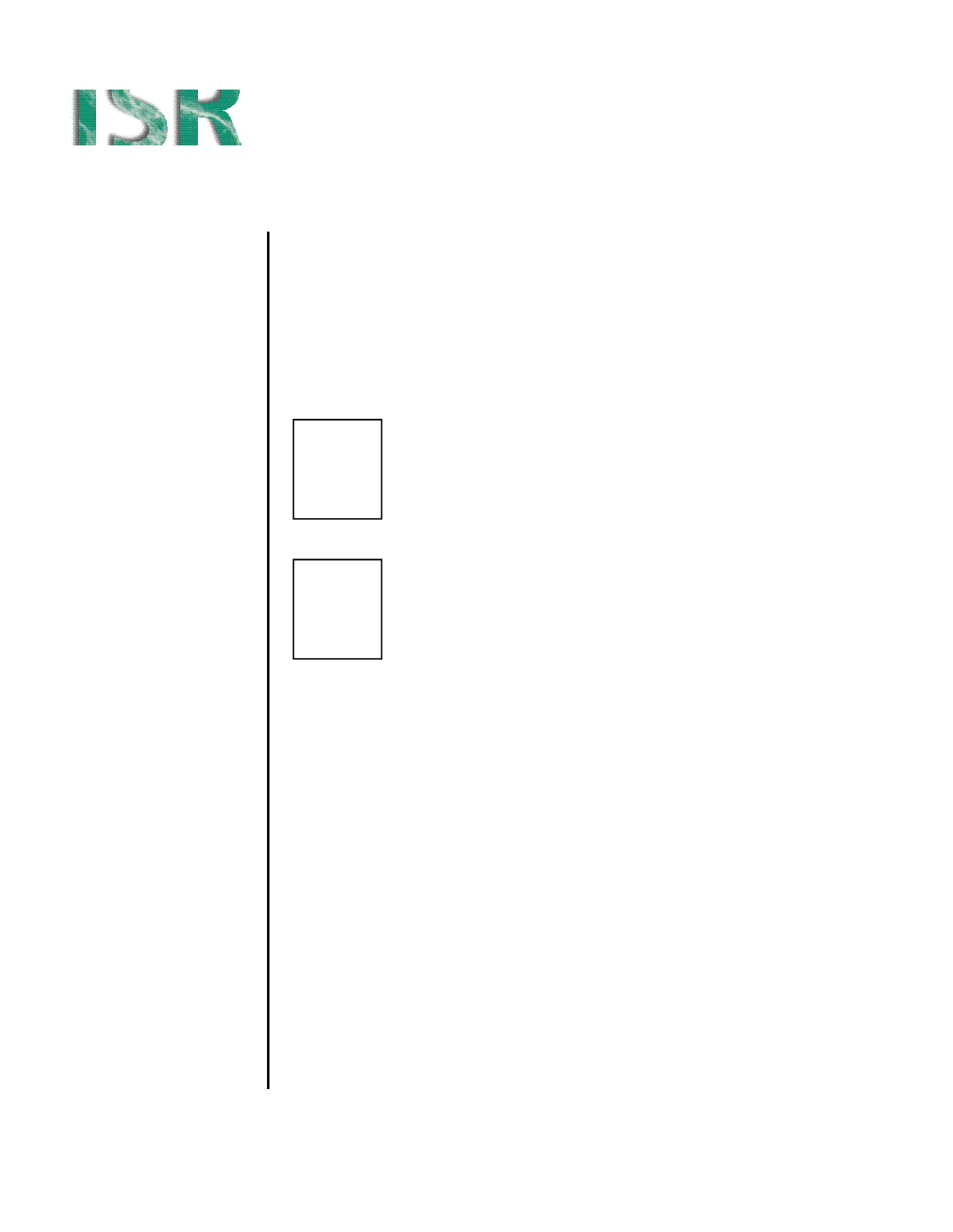# **Decentralized Software Evolution**

## **Peyman Oreizy and Richard N. Taylor**

Institute for Software Research University of California, Irvine Irvine, CA 92697-3425 USA {peymano, taylor}@ics.uci.edu

ISR Technical Report # UCI-ISR-03-10

September 2003

**Abstract:** We define *decentralized software evolution* as the ability to evolve software independent of the original software vendor.

Decentralized software evolution (DSE) provides a means for third-party software vendors to customize existing applications for particular domains and customers. This capability benefits everyone involved: the original application vendor sells more product since customization constitutes use; the third-party developer delivers a product in less time and with lower cost by reusing software instead of starting from scratch; and the customer receives a higher quality product in less time and with lower cost.

Although reliable, rapid, and cost effective software evolution has been a principal concern of software research since the 1970's, results to date do not directly address DSE. The principles and techniques of software evolution—anticipation of change, separation of concerns, modularity, information hiding, object-oriented design, mediator-based design, adaptive object-oriented design, design patterns, aspect-oriented design, etc.—help *design* evolvable software systems. Unfortunately, the flexibility attained using these techniques is lost when the application is compiled for use. The compilation process solidifies the plasticity of a design, making it exceedingly difficult to accommodate a change that would otherwise be easy to make. The objective of DSE is to preserve the design's plasticity in the deployed system, thereby enabling third-party evolution.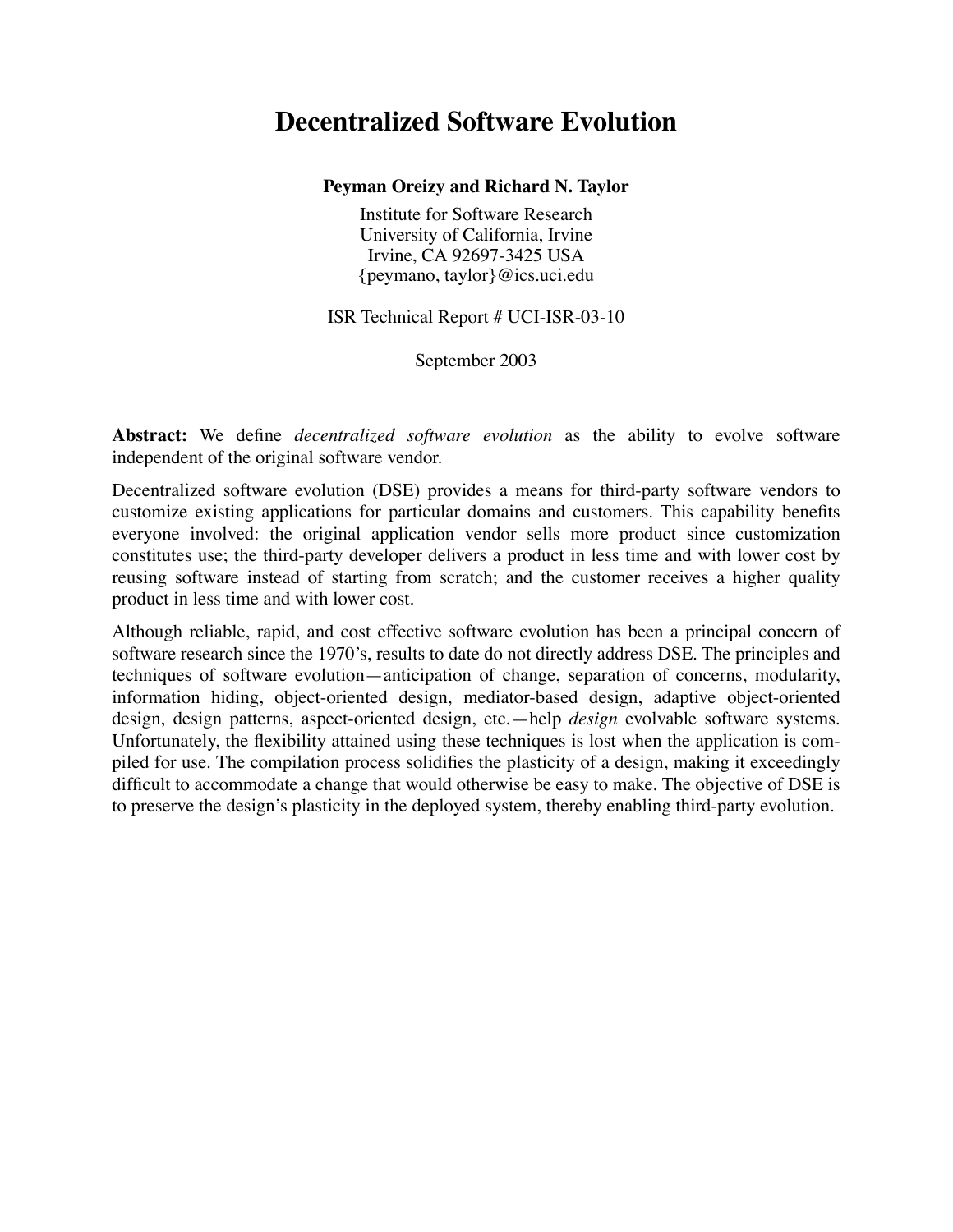# **Decentralized Software Evolution**

## **Peyman Oreizy and Richard N. Taylor**

Institute for Software Research University of California, Irvine Irvine, CA 92697-3425 USA {peymano, taylor}@ics.uci.edu

ISR Technical Report # UCI-ISR-03-10

#### **1 INTRODUCTION**

Software developers frequently confront a dilemma that may be characterized by the following:

ì90% of the functionality requested by our customer is available in an existing off-the-shelf application, but the missing  $10\%$  is vital to the customer. Unfortunately, we cannot customize or adapt the existing application to meet our customer's needs—we have no choice but to build a custom solution from scratch."

As a result, a relatively small change in functionality necessitates a disproportionately large amount of effort, and curtails the opportunity for software reuse. This undesirable outcome may have been avoided if the off-the-shelf application supported *decentralized software evolution*, which we define as the ability to evolve software independent of the original software vendor.

Decentralized software evolution (hereafter abbreviated DSE) provides a means for third-party software vendors to customize existing applications for particular domains and customers. This capability benefits everyone involved: the original application vendor sells more product since customization constitutes use; the third-party developer delivers a product in less time and with lower cost by reusing software instead of starting from scratch; and the customer receives a higher quality product in less time and with lower cost.

Although reliable, rapid, and cost effective software evolution has been a principal concern of software research since the 1970's, results to date do not directly address DSE. The principles and techniques of software evolution—anticipation of change, separation of concerns, modularity, information hiding [14], object-oriented design [2], mediator-based design [18], adaptive object-oriented design [10], design patterns [7], aspect-oriented design [9], etc. —help *design* evolvable software systems. Unfortunately, the flexibility attained using these techniques is lost when the application is compiled for use. The compilation process solidifies the plasticity of a design, making it exceedingly difficult to accommodate a change that would otherwise be easy to make. The objective of DSE is to preserve the designís plasticity in the deployed system, thereby enabling third-party evolution.

The rest of the paper is organized as follows. Section 2 characterizes DSE within the broader context of software evolution. Section 3 surveys existing techniques for supporting DSE. Section 4 presents our approach to DSE, and section 5 summarizes our experience in applying our approach to several applications. Section 6 discusses some open issues.

#### **2 SOFTWARE EVOLUTION**

Table 1 categorizes common software evolution technologies based on *when* they can be applied and by *whom.* Software can either be evolved by a centralized authority, such as the software vendor (top row), or by a decentralized group, such as multiple independent software vendors (bottom row). Software can also be evolved during the design phase (left column), or after it has been deployed to customers (right column).

*Centralized, design-time evolution:* A large majority of the available techniques and tools support this category of software evolution. For example, design notations and methods, such as the Booch and Rumbaugh object-oriented methodologies, provide guidelines for system design and diagrammatic notations for design capture. Design tools, such as Rational Rose, automate the diagramming process and provide analysis support. Group communication and collaboration tools, such as e-mail, revision control tools, and configuration management systems, help teams members coordinate and manage software changes.

*Decentralized, design-time evolution:* Larger teams and geographic distribution differentiate decentralized design-time evolution from its centralized counterpart. The impact of large teams on software engineering environments has been investigated by Perry and Kaiser [15]. They argue that as a project grows above approximately 20 people, the number and complexity of interactions increases. As a consequence, additional rules and mechanisms that enforce cooperation among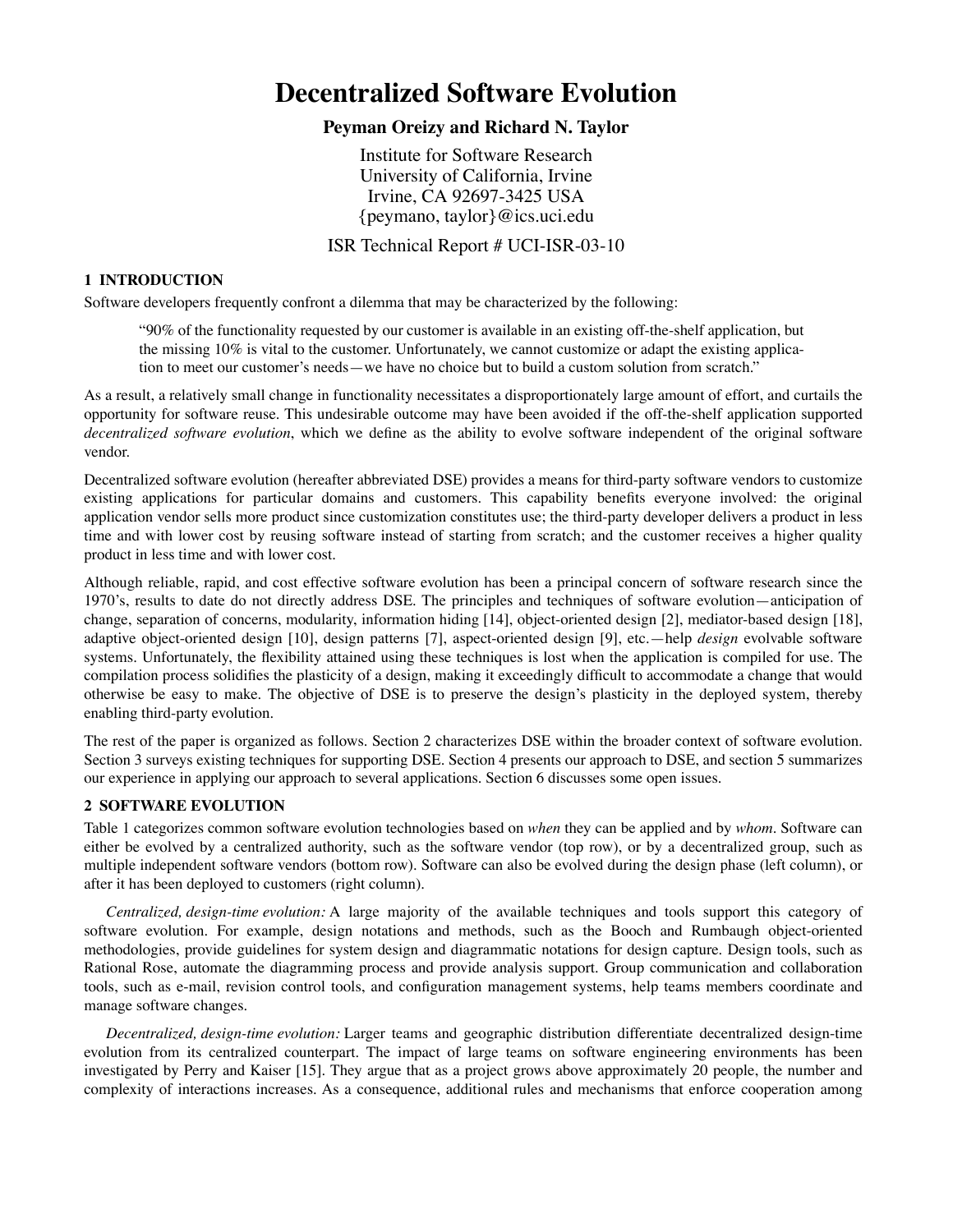|    |                                                                                    | Design-time<br>(or pre-deployment)<br>evolution                                                                                                                                             | Post-deployment<br>evolution                                 |
|----|------------------------------------------------------------------------------------|---------------------------------------------------------------------------------------------------------------------------------------------------------------------------------------------|--------------------------------------------------------------|
| ho | <b>Centralized</b><br>authority<br>(single<br>vendor)                              | Design notations, meth-<br>ods, and tools; process<br>system; group communi-<br>cation and collaboration<br>tools; configuration man-<br>agement tools                                      | Release management sys-<br>tems; software patch files        |
|    | <b>Decentralized</b><br>group<br>(multiple)<br>independent<br>software<br>vendors) | Design notations, meth-<br>ods, and tools; multi-site<br>process system; wide-<br>area group communica-<br>tion and collaboration<br>tools; distributed configu-<br>ration management tools | Software plug-ins;<br>scripting languages;<br>developer APIs |

**Table 1: This 2x2 matrix categorizes different techniques used to support software evolution based on** *who* **can evolve the system and** *when* **evolution can take place.**

personnel are needed. Less well understood is the impact of geographic distribution on software development. Fielding and Kaiser [5] describe the processes and tools adopted by one particular globally distributed team that develops the Apache Web server. They identify the importance of e-mail communication, archival of e-mail communication (as a means to support group memory), a shared information space accessible by project members, and coordination tools. Cutkosky et. al. [4] report similar experiences using the Internet in the manufacturing domain.

*Centralized, post-deployment evolution:* Software vendors evolving (i.e., upgrading) their deployed applications is represented by this category. Since evolution is done by a single authority, change conflicts do not arise. As a result, most technologies are concerned with the efficient distribution of upgrades. The most common technology in use today is the binary patch file, which encodes the byte-level changes necessary to upgrade an application to a subsequent release. More sophisticated tools, such as Tivoli's TME/10 [21] and SoftwareDock [8], use software dependency information to guide software upgrades.

*Decentralized, post-deployment evolution:* Multiple software vendors independently evolving a deployed application is represented by this category. The most popular techniques include software plug-ins, which are used by Netscape's Communicator to support new content types, and scripting languages. There are a host of issues and consequences inherent in supporting this type of evolution. For example, configuration management becomes necessary if conflicts between independently developed software add-ons can occur. Since applications are evolved in-the-field, anomalies may arise from unforeseen interactions between independently developed add-ons. Consequentially, application consistency must be verified whenever the application is modified (i.e., when add-ons are installed or removed). Software add-on vendors must also use standard formats for packaging and distributing add-ons. Furthermore, decentralized control over software evolution complicates product support and documentation since no single authority represents an application that has been evolved by multiple vendors. End-user installation of software add-ons necessitates that configuration management and analysis be robust and accessible to non-technical users. We focus on this class of evolution in the remainder of the paper.

#### **3 EXISTING TECHNIQUES FOR SUPPORTING DECENTRALIZED SOFTWARE EVOLUTION**

The degree of flexibility afforded by different approaches to DSE is depicted in Figure 1. At the extreme left of the spectrum, the software vendor deploys the application's source code, enabling anyone with sufficient expertise to modify any aspect of

the application's functionality. Although this is rare in the commercial software market, numerous free-ware<sup>1</sup> applications adopt this approach, including the Linux OS, the Apache Web server, and the GNU tools (e.g., gcc, emacs). Netscape's Communicator is among the first commercial products to distribute source code for independent extension. Although the types of changes that can be made are unrestricted, it is extremely difficult to combine independently developed add-ons. This is because determining whether or not two changes conflict requires careful analysis of the source code and cannot be

**W** 

<sup>1.</sup> For a definition of "free software", see [6]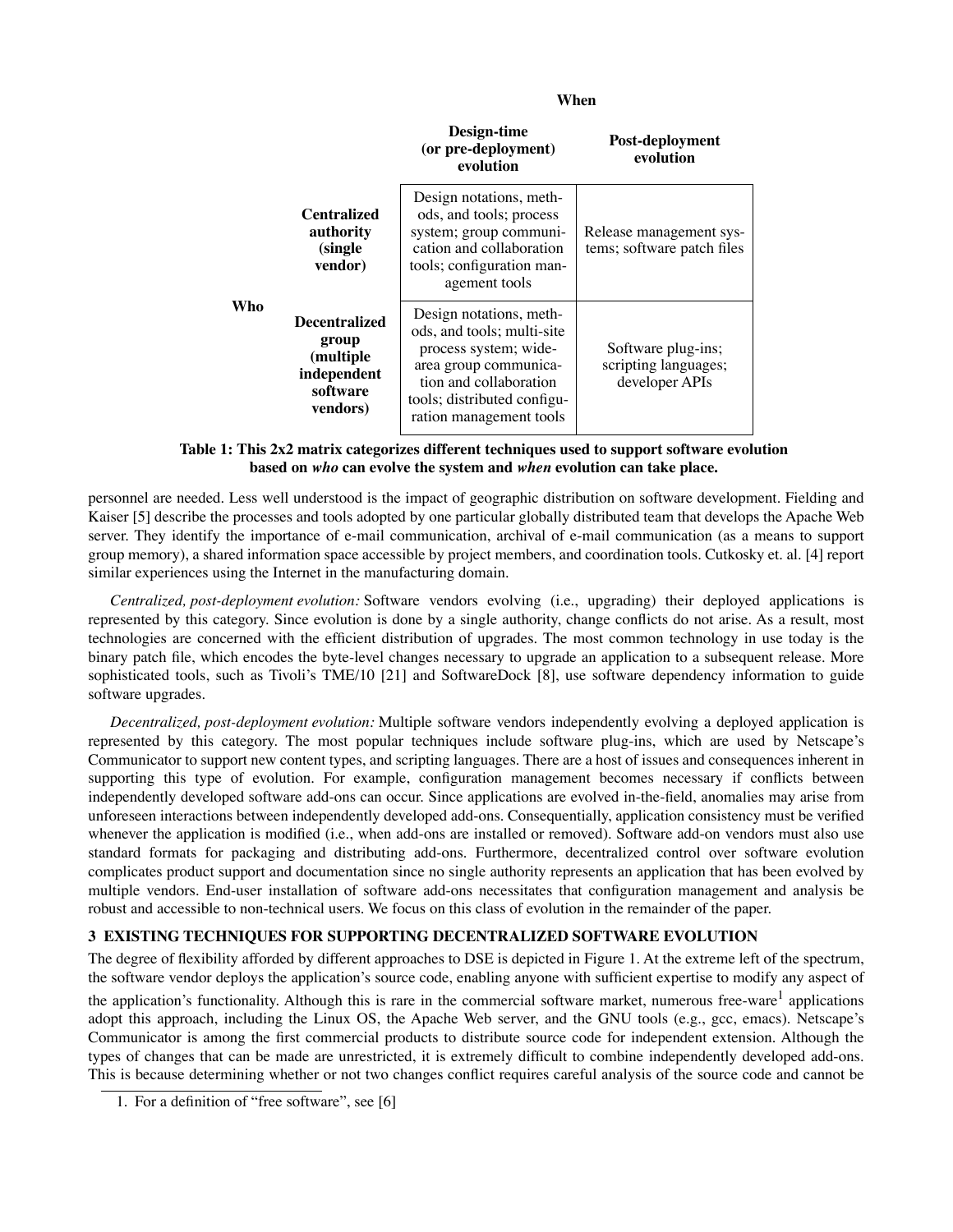

**Figure 1.** The trade-off between flexibility (on the left) and application consistency (on the right) made by different decentralized software evolution mechanisms

automated. The problem is analogous to merging several branches of a software revision tree in a software configuration management system.

At the extreme right of the spectrum, the software vendor deploys the application as a monolithic entity, with a fixed set of user-selection options. A large majority of commercial software applications adopt this approach because (1) application consistency may be assured since a single software vendor has exclusive control over its evolution, and (2) a software vendor can protect their intellectual property rights by making it extraordinarily difficult for others to reverse engineer the application.

Applications in between these two extremes support some form of software evolution by trading-off assured consistency (right-end) for flexibility (left-end). These systems enable end-users or third-party software vendors to customize or extend the applicationís functionality *independent* of the original application vendor. A relatively small but growing number of software applications lay between these two extremes. Some examples include Microsoft's Office suite, Adobe Photoshop, and Qualcomm's Eudora. The most common techniques for supporting DSE are briefly described below.

*Application Programming Interfaces (APIs):* An API is a set of functions that an application provides for other applications. APIs are commonly used as tool integration mechanisms since they enable other applications to invoke the services of the host application without user involvement. APIs provide a limited subset of the operations necessary to support evolution. For example, API-based software add-ons cannot replace or remove existing functionality, or interpose new functionality between existing parts. As a consequence, the host application's predetermined API circumscribes the class of possible changes.

*Software plug-ins:* The plug-in mechanism provides a place holder for third-party components. The host application specifies the requirements and functional interface that all plug-ins must adhere to, and provides a mechanism by which new plug-ins register themselves with the host. Netscapeís Communicator, for example, registers plug-ins by placing them in a special file system directory queried on startup. The host application selects among the plug-ins and invokes them as necessary. Plug-in based software add-ons can only provide alternative implementations for behaviors anticipated by the original developers. The interposition and removal of functionality is not supported since dependency information between plug-ins cannot be determined.

*Scripting languages & macros:* A scripting language provides a domain-specific language for specifying behavior using language primitives and library functions. Scripting language-based mechanisms provide essentially the same flexibility as the API mechanism, except that the scripting language provides domain-specific language constructs that can facilitate the implementation of add-ons, and a built-in compiler and interpreter that lower the entry barrier for developing add-ons.

*Dynamic link libraries (DLLs):* Dynamic link libraries provide a late-binding mechanism whereby an application can load and link to an external software module during runtime. Applications employ DLLs to reduce runtime memory use and to share common functionality. A software add-on can augment, replace, or remove functionality by masquerading as an application DLL (e.g., by replacing the file representing the DLL in the file system). Balzer's instrumented connector technology [1] use this technique to alter Netscape's Communicator browser to support browsing of virtual, encrypted file systems. Although DLL-based software add-ons are unique in that they can be used to evolve an application in a manner unanticipated by its developers, they have two limitations. One, DLL add-ons can only be use in place of existing DLLs, which circumscribes the class of changes. Two, unexpected side-effects may result if the add-on DLL violates an unstated assumption between the application and the DLL.

*Component-based applications:* Component-based applications built using a component-object model, such as COM [3] or CORBA [11], are applications composed of separately compiled modules, called components, that are linked to one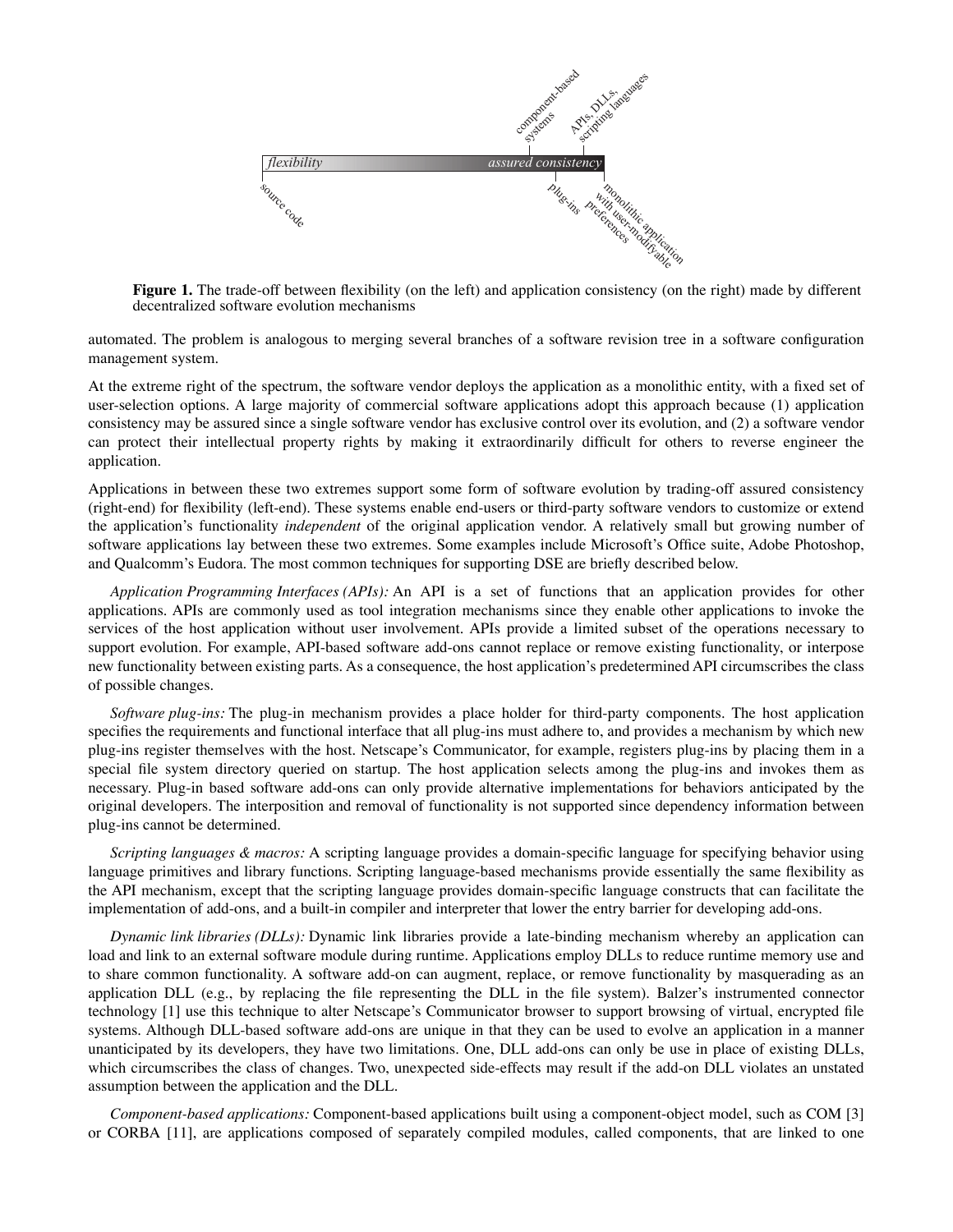another during runtime. Since each application component exposes its interface, component-based applications expose a richer, more structured API, increasing the potential of supporting unanticipated changes. But since existing technologies do not try to separate application functionality from component communication, components tend to be riddled with hard-coded references to other components. This makes component replacement, removal, and interposition difficult.

All of the these techniques, except for source code, generally preserve only a small portion of the design's flexibility in the deployed system. Not only does this restrict the set of potential changes, but it precludes changes unanticipated by the original developers. Composition of software add-ons is also poorly supported by existing techniques. Most existing techniques circumvent the composition problem by preventing interaction between add-ons. This is indeed the approach advocated by Szyperski [19].

#### **4 OUR APPROACH**

Our approach to decentralized, post-deployment software evolution overcomes many of the limitations exhibited by previous approaches. Our approach is based on evolving applications at the software architectural-level [16,17]. Our approach to DSE is unique in following ways:

- ï We augment the abstractions provided at the architectural level with stylist rules that further facilitate DSE. We require all components to communicate through connectors, which are preserved as explicit entities in the implementation and act as communication routers. Furthermore, connectors encapsulate and localize the binding decisions between components, which makes it possible to change binding decisions without altering the components.
- We include the application's architectural model and a mechanism to maintain the consistency between this model and the implementation with the deployed system. The deployed architectural model describes the interconnections between components and connectors, and their mappings to implementation modules. The mapping enables changes specified in terms of the architectural model to effect corresponding changes in the implementation.
- We deploy an architecture evolution manager (AEM) with the application. The AEM maintains the correspondence between the architectural model and the implementation as changes are made. If a change violates application consistency, the AEM can reject the change.

Our approach enables software add-ons to leverage the architectural model's rich semantics to guide changes. This avoids many of the accidental difficulties incurred by existing approaches. Since the application's entire architecture is exposed and remains malleable in the deployed system, the design's plasticity is preserved and made accessibly to third-party add-on vendors. This overcomes the limited scope of change exhibited by existing approaches. Software add-ons can inspect and modify the systemís architectural model in order to achieve the necessary semantics. This, for example, greatly simplifies the problem of interposing a new component between two existing components since the architectural model can be queried to locate the affected components and connectors. As independently developed software add-ons are installed and removed, the architectural model can be analyzed to detect inconsistencies. The availability of the architectural model can also be used to detect conflicts between independently developed add-ons.

## **5 RESULTS TO DATE**

We have implemented a prototype tool suite, called ArchStudio, that implements our approach for applications implemented in the C2 architectural style [20]. ArchStudio's conceptual architecture is depicted and briefly described in Figure 2. We have used ArchStudio to implement two applications with several add-ons each. More details regarding ArchStudio and a sample



**Figure 2.** A conceptual architecture of the ArchStudio tool suite. *Software add-ons* evolve an application by inspecting and changing its *architectural model*. Changes may include the addition, removal, or replacement of components and connectors, or changes to the configuration of those components and connectors. The *Architecture Evolution Manager* is notified of changes and has the opportunity to revoke changes that violate system integrity. The Architecture Evolution Manager may utilize *external analysis tools* to determine if changes are acceptable.

The lower portion of ArchStudio is deployed with each application. When a user downloads a new software add-on using their Web browser, the add-on's installation script is located and executed.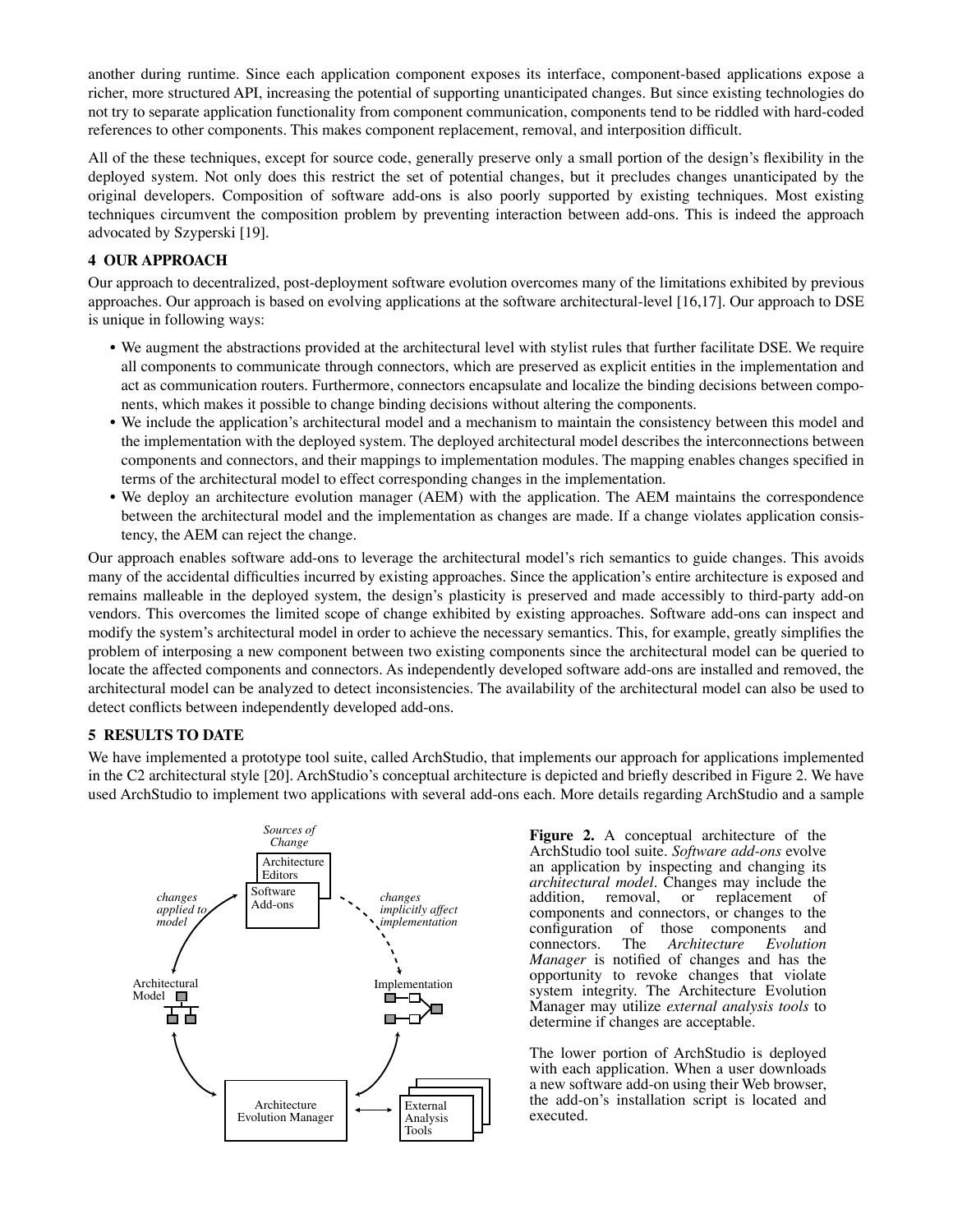application implemented using it are described in [12].

We have implemented a simple end-user tool for installing and removing software add-ons, called the Extension Wizard, that is also deployed with the application. End-users use a Web browser to display a list of downloadable software add-ons, e.g., provided by the software vendor on their Web site. When the user selects the file representing the add-on, the Web browser downloads the file and invokes the Extension Wizard. The software add-on file is a compressed archive containing new implementation modules and an installation script. The Extension Wizard uncompresses the file, locates the installation script it contains, and executes it. The software add-on's installation script may query and modify the architectural model as necessary. As the installation script queries and alters the architectural model, the AEM ensures that application invariants are preserved. If the installation script violates any application invariants, the AEM prevents the change and throws an exception to the installation script. If the installation succeeds, the Extension Wizard notifies the end-user and provides an option to uninstall the add-on.

#### **6 CONCLUSIONS**

Our results to date are encouraging, but several difficult issues remain. A general framework for ensuring application consistency is needed. Our current architecture evolution manager only enforces C2-style rules, which do not, by themselves, guarantee that changes will leave the application in a consistent state. Some aspects of the style do facilitate this type of inthe-field analysis [13]. We are currently investigating the suitability of graph grammars, architectural constraints, and eventbased resource models for representing application invariants. While these techniques hope to address software compositionality, new techniques are needed to address the problems of "composing" documentation and product support in a decentralized environment.<sup>2</sup>

#### **7 REFERENCES**

- 1. R. Balzer. Instrumenting, monitoring, & debugging software architectures. http://www.isi.edu/software-sciences/papers/instrumenting-software-architectures.doc, January 28, 1998.
- 2. G. Booch. *Object-oriented analysis and design*. Second edition. Benjamin/Cummings Publishing Company, Inc. 1994.
- 3. K. Brockschmidt. *Inside OLE 2*. Microsoft Press, 1994.
- 4. M. R. Cutkosky, J. M. Tenenbaum, J. Glicksman. Madefast: Collaborative engineering over the Internet. *Communications of the ACM*, vol. 39, no. 9, September 1996.
- 5. R. Fielding, G. Kaiser. The Apache HTTP server project. *IEEE Internet Computing*, July-August 1997.
- 6. Free Software Foundation. Categories of free and non-free software. http://www.gnu.org/philosophy/categories.html, January 28, 1998.
- 7. E. Gamma, R. Helm, R. Johnson, J. Vlissides. *Design Patterns*. Addison-Wesley, 1995.
- 8. R. S. Hall, D. Heimbigner, A. van der Hoek, A. L. Wolf. An architecture for post-development configuration management in a wide-area network. *17th International Conference on Distributed Computing Systems*, Baltimore, Maryland, May 1997.
- 9. G. Kiczales, J. Lamping, A. Mendhekar, C. Maeda, C. Lopes, J. Loingtier, J. Irwin. Aspect-oriented programming. *PARC Technical Report*, SPL97-008 P9710042. February 1997.
- 10. K. J. Lieberherr. *Adaptive object-oriented software–the Demeter method*. PWS Publishing Company. 1996.
- 11. Object Management Group. *The Common Object Request Broker: Architecture and Specification*, Revision 2.0, July 1996. http:/ /www.omg.org/corba/corbiiop.htm
- 12. P. Oreizy, N. Medvidovic, R. N. Taylor. Architecture-based runtime software evolution. Proceedings of the *International Conference on Software Engineering 1998,* Kyoto, Japan. April 1998.
- 13. P. Oreizy, R. N. Taylor. On the Role of Software Architectures in Runtime System Reconfiguration. Proceedings of the *International Conference on Configurable Distributed Systems (ICCDS 4)*. Annapolis, Maryland, May 4-6, 1998.
- 14. D. L. Parnas. On the criteria to be used in decomposing systems into modules. *Communications of ACM.* vol. 15, no. 12, December 1972.
- 15. D. E. Perry, G. E. Kaiser. Models of software development environments. *IEEE Transactions on Software Engineering*, vol 17, no. 3. pp 283-295, March 1991.
- 16. D. E. Perry, A. L. Wolf, Foundations for the study of software architecture. *Software Engineering Notes*, vol 17, no 4, October 1992.
- 17. M. Shaw, D. Garlan. *Software Architecture: Perspectives on an Emerging Discipline*, Prentice-Hall, 1996.
- 18. K. Sullivan, D. Notkin. Reconciling environment integration and software evolution. *ACM Transactions on Software Engineering and Methodology*. vol 1, no 3, July 1992.
- 19. C. Szyperski. Independently extensible systems-software engineering potential and challenges. *Proceedings of the 19th Australasian Computer Science Conference*, Melbourne, Australia, January 31- February 2, 1996.
- 20. R. N. Taylor, N. Medvidovic, K. M. Anderson, E. J. Whitehead, J. E. Robbins, K. A. Nies, P. Oreizy, D. L. Dubrow. A Component- and message-based architectural style for GUI software. *IEEE Transactions on Software Engineering,* June 1996.

<sup>2.</sup> This material is based on work sponsored by the Defense Advanced Research Projects Agency, and Rome Laboratory, Air Force Materiel Command, USAF, under agreement number F30602-97-2-0021. The views and conclusions contained herein are those of the authors and should not be interpreted as necessarily representing the official policies or endorsements, either expressed or implied, of the Defense Advanced Research Projects Agency, Rome Laboratory or the U.S. Government. Approved for Public Release - Distribution Unlimited.